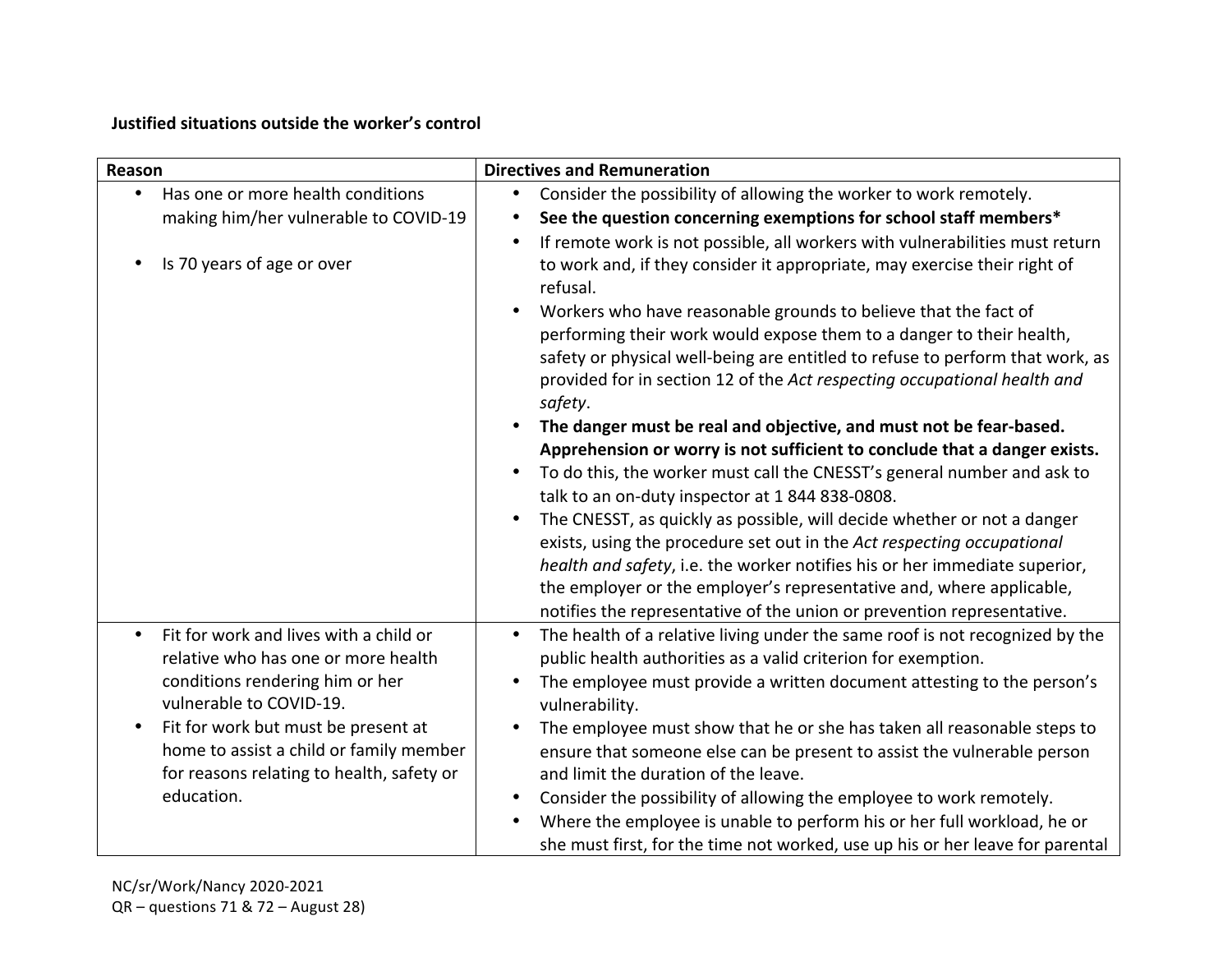|                                                                                                                                                                                                                                                                                                             | and family responsibilities, and must then use up all other leave provided<br>for in the contract of employment (e.g. vacation, unpaid leave). However,<br>sick leave cannot be used and must be kept for sickness.<br>Salary is maintained for time worked, if any.<br>$\bullet$                                                                                                                                                                                                                                                                                                                                                                                                                                                                                                        |
|-------------------------------------------------------------------------------------------------------------------------------------------------------------------------------------------------------------------------------------------------------------------------------------------------------------|------------------------------------------------------------------------------------------------------------------------------------------------------------------------------------------------------------------------------------------------------------------------------------------------------------------------------------------------------------------------------------------------------------------------------------------------------------------------------------------------------------------------------------------------------------------------------------------------------------------------------------------------------------------------------------------------------------------------------------------------------------------------------------------|
| Self-isolating by order of the public<br>$\bullet$<br>health authorities, with or without<br>symptoms.<br>Self-isolating after being identified by<br>the public health authorities as being in<br>contact with a confirmed case.<br>Self-isolating at the employer's request<br>after exhibiting symptoms. | If the employee is fit for work: Where possible, allow the employee to<br>$\bullet$<br>work remotely.<br>Salary is maintained according to the known schedule and as agreed in the<br>$\bullet$<br>contract of employment, for the duration recommended by the public<br>health authorities, whether or not the employee actually works.                                                                                                                                                                                                                                                                                                                                                                                                                                                 |
| Awaiting the results of a COVID-19<br>screening test, with or without<br>symptoms.                                                                                                                                                                                                                          | If the employee is fit for work: Where possible, allow the employee to<br>work remotely.<br>Salary is maintained according to the known schedule and as agreed in the<br>contract of employment, for the duration recommended by the public<br>health authorities, whether or not the employee actually works.<br>If the test is positive, the employee may be compensated under the Act<br>$\bullet$<br>respecting industrial accidents and occupational diseases or the salary<br>insurance plan, depending whether he or she contracted COVID-19 after<br>being exposed to it in the workplace or in other circumstances.<br>In the case of disability, the employee is presumed to have begun the<br>waiting period, if any, while awaiting the results and while in self-isolation. |
| Contracted COVID-19 outside the<br>workplace.                                                                                                                                                                                                                                                               | The employee must obtain a medical certificate confirming the diagnosis.<br>$\bullet$<br>The employee may be compensated under the salary insurance plan<br>provided for in his or her conditions of employment.                                                                                                                                                                                                                                                                                                                                                                                                                                                                                                                                                                         |
| Contracted COVID-19 at work.                                                                                                                                                                                                                                                                                | The employee must obtain a medical certificate confirming the diagnosis.<br>$\bullet$<br>Subject to meeting the eligibility conditions, the employee may be<br>$\bullet$<br>compensated under the Act respecting industrial accidents and<br>occupational diseases.                                                                                                                                                                                                                                                                                                                                                                                                                                                                                                                      |